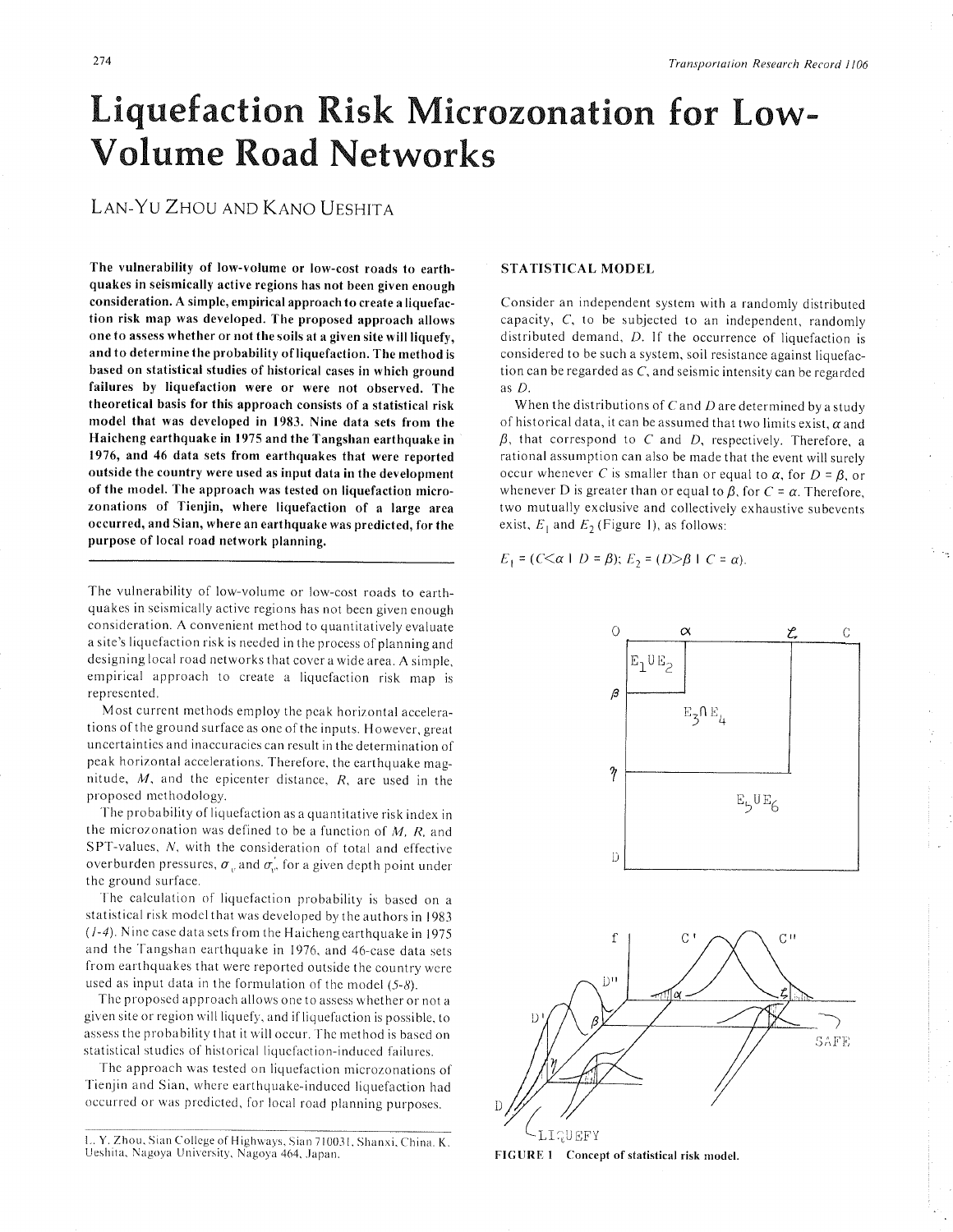The occurrence of liquefaction,  $E(L)$ , is the union of  $E_1$  and  $E_2$ , as follows:

$$
E(L) = (E_1 \cup E_2).
$$

This means that the soil system will liquefy by the occurrence of either or both  $E_1$  and  $E_2$ .

The relation between  $\alpha$  and  $\beta$  for certain occurrences of liquefaction has been derived for normal distributions of both  $C$ and  $D$ , as follows  $(I-4)$ .

$$
\alpha = m_c + (\beta - m_D) \sigma_c / \sigma_D
$$

in which  $m_c$  and  $\sigma_c$  are the respective mean and standard deviations of C for data sets of liquefaction, and  $m'_0$  and  $q'_1$  are those of D.

If it can be similarly assumed that another set of bounds exists,  $\zeta$  and  $\eta$ , such that liquefaction will not occur whenever C is greater than or equal to  $\zeta$ , or D is smaller than or equal to  $\eta$ , the same relation between  $\zeta$  and  $\eta$  for certain nonliquefaction is as follows:

$$
\zeta = m\stackrel{\prime}{c} + (\eta - m\stackrel{\prime}{D}) \sigma\stackrel{\prime}{c}/\sigma\stackrel{\prime}{D}
$$

in which  $m_c^{\prime}$  and  $\sigma_c^{\prime}$  are the respective mean and standard deviations of C for nonliquefaction data, and  $m_D^{\prime\prime}$  and  $\sigma_D^{\prime\prime}$  are those of D.

This is needed to estimate the probability of liquefaction for a point that falls in the area enclosed by the two boundaries (Figure 2). Consider a given point,  $C = C^*$  and  $D = D^*$ , to be checked in the stochastic domain. According to the earlier equations, the variation limits of  $C^*$  and  $D^*$  should have the following form:



$$
\alpha \, (\beta = D^*) \leq C^* \leq \zeta \, (\eta = D^*); \, \eta \, (\zeta = C^*) \leq D^* \leq \beta \, (\alpha = C^*)
$$

The probability of the occurrence of the two independent events can be expressed by the following forms, respectively (Figure 3).

$$
p(E_3) = \int_{0}^{z} f(C \mid D = D^*) dC / \int_{C}^{z} f(C \mid D = D^*) dC; p(E_4)
$$
  
=  $\int_{0}^{D} f(D \mid C = C^*) dD / \int_{C}^{a} f(D \mid C = C^*) dD$ 

Therefore, the probability that the soil system is likely to fail is expressed as follows:

 $p(C^*, D^*) = p(E_3 \cap E_4)$  or<br>  $p(C^*, D^*) = (a - b)(c - d)/(a - c)/(b - d)$ 

in which *a*, *b*, *c*, and *d* are normal cumulative functions of  $C^*$ and  $D^*$ .

The probability that a given soil layer or an area of ground will wholly liquefy can be expressed as follows, based on Morgan's theory:

$$
P_L = 1 - (1 - p_1)(1 - p_2) \dots (1 - p_i)
$$

in which  $i$  is the number of calculated points in a volume of soil.



FIGURE 3 Liquefaction probabilities of events  $E_3$  and  $E_4$ .

### PRELIMINARY MICROZONING IN A REGION

It has been proven that the historical data of both functions, which consist of  $M$  and  $R$ , and  $N$ -values are normal distributions  $(1, 4)$ . The statistics of the historical data sets that were used to formulate the statistical model are listed in the following table.

| Parameters                                                                                           | <i>Liquefied</i> | Nonliquefied |
|------------------------------------------------------------------------------------------------------|------------------|--------------|
| Mean of x = 210[N $(\sigma_0' + 70)$ ] <sup>1</sup> <sup>2</sup> (%)                                 | 44.0372          | 65.3290      |
|                                                                                                      | 11.6451          | 17.0256      |
| Standard deviation of $x(\mathcal{G})$<br>Mean of $y = (M, R)^{\frac{1}{2}} 2 \sigma_y / \sigma_y$ . | 0.7341           | 0.6141       |
| Standard deviation of y                                                                              | 0.3916           | 0.3317       |

The critical limits of  $N$  for liquefaction,  $Ncr'$ , and for nonliquefaction, Ner", have been derived as follows:

*Ncr'* = 
$$
[(M/R)^{1/2}\sigma_{v}/\sigma_{v}'+0.75]^{2}(\sigma_{v}'+70)/39.69
$$
  
*Ncr''* = 
$$
[(M/R)^{1/2}\sigma_{v}/\sigma_{v}'+0.66]^{2}(\sigma_{v}'+70)/17.64
$$

where

 $M$  is the Richter scale value of the seismic event,  $R$  is in km, and  $\sigma_{v}$  and  $\sigma_{v}$  are in kN/m<sup>2</sup>.

This procedure, which is outlined in Figure 4, given sufficient consideration of the geological conditions at the site, is applicable to the process of a low-cost road network planning as a tool to determine preliminary microzones within a large area.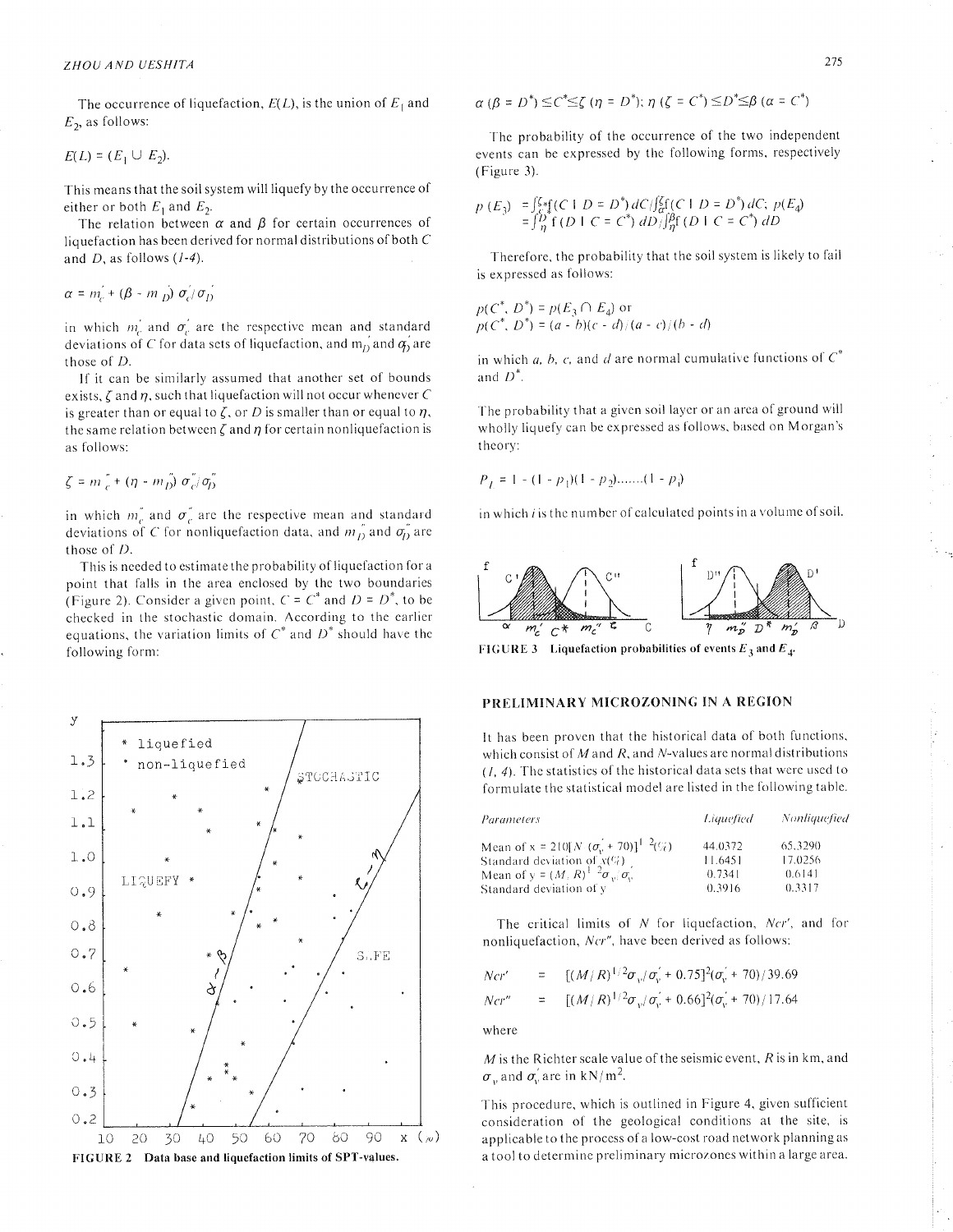

FIGURE 4 Preliminary liquefaction microzonation procedure.

# LIQUEFACTION RISK ASSESSMENT IN DETAIL

As was previously mentioned, the liquefaction probability can be evaluated for any given point in the soil and for any given volume or area of a site. The following parameters were obtained in this study:

o h  $\mathcal{C}$ d =  $\Phi$  (4.048*y* - 0.087)<br>=  $\Phi$  (0.085*x* = 3.782)  $\Phi$  (0.085x - 3.782) =  $\Phi$  (2.554y - 1.874)<br>=  $\Phi$  (0.050x - 3.557)  $\Phi$  (0.050x - 3.557)

where

 $\Phi$  = the standard normal distribution function, 210  $[N/(\sigma_0' + 70)]^{1/2}$ , and  $\equiv$  $\mathcal{X}$  $(M/R)^{1/2} \sigma_{_{V}}/\sigma_{_{V}}^2$  $\mathbf{I}^*$  $\equiv$ 

The numerical model mentioned earlier has been programmed to microzone the liquefaction risk in a large region.

# Examples

Liquefaction risk microzonation by use of the proposed approach was conducted in an analysis of seismic hazards in the Tangshan-Tienjin region. It was also conducted to check the seismic hazards of a local road network in the Wei River valley (Sian region) where an earthquake of a magnitude greater than 6 has been forecasted.

As shown in Figure 5, the two limits of SpT-values for liquefaction risk analysis vary with the epicenter distance under certain geological conditions in the Tienjin region.

 $\mathcal{L}_{\mathcal{A}}$ 

J.

A liquefaction risk microzonation map showing geological boundaries and isograms of  $Ncr'$  and  $Ncr''$  was created for the Sian region, as shown in Figure 6. Field investigations were conducted to determine whether or not subsurface conditions conducive to liquefaction existed within l0 m of the ground



FTGURE 5 Liquefaction limits versus epicenter distance in Tienjin.